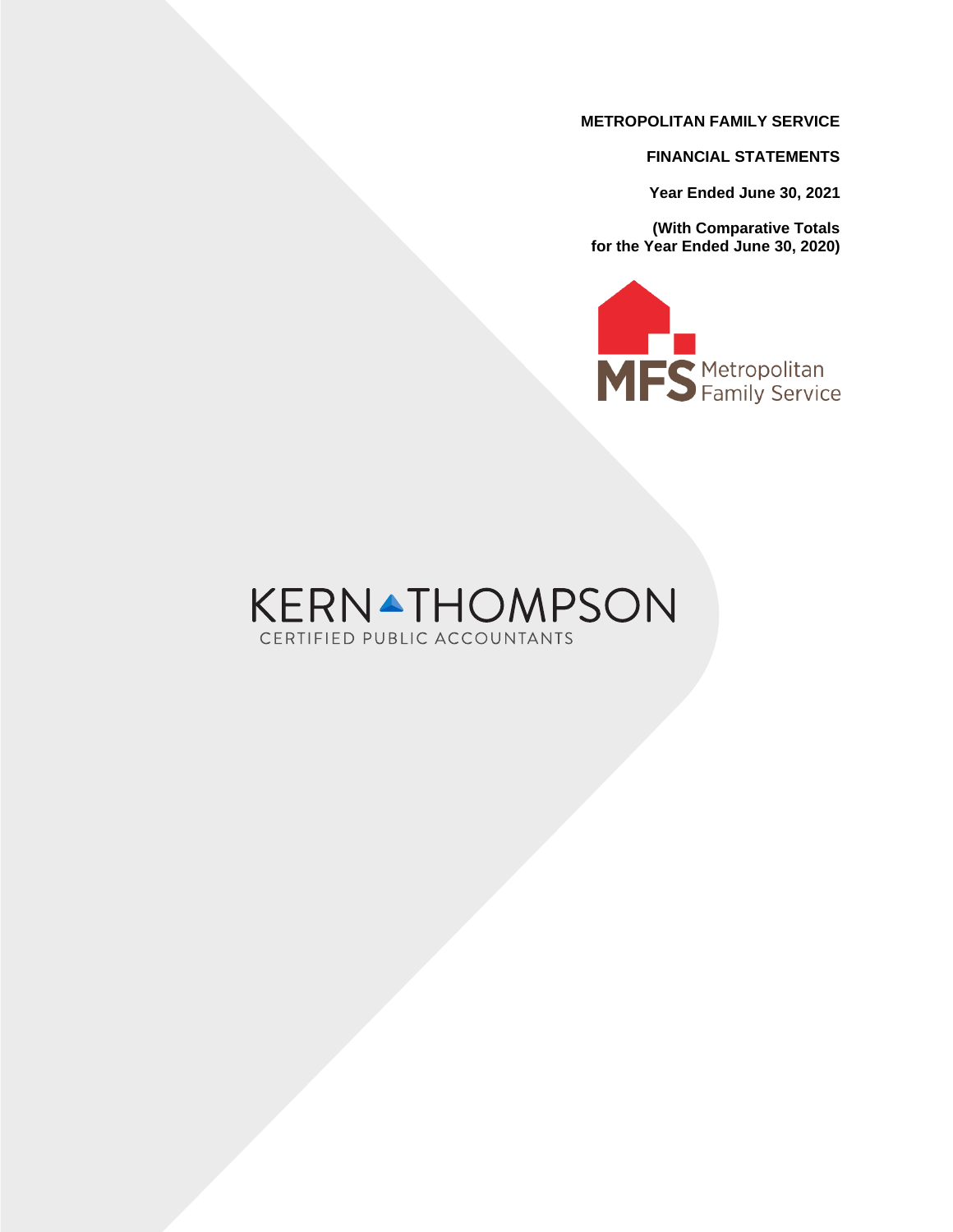# **FINANCIAL STATEMENTS**

# **Year Ended June 30, 2021**

# **TABLE OF CONTENTS**

|                                         | Page     |
|-----------------------------------------|----------|
| <b>INDEPENDENT AUDITORS' REPORT</b>     | $1 - 2$  |
| <b>FINANCIAL STATEMENTS</b>             |          |
| <b>Statement of Financial Position</b>  | 3        |
| <b>Statement of Activities</b>          | 4        |
| <b>Statement of Functional Expenses</b> | 5        |
| <b>Statement of Cash Flows</b>          | 6        |
| Notes to Financial Statements           | $7 - 17$ |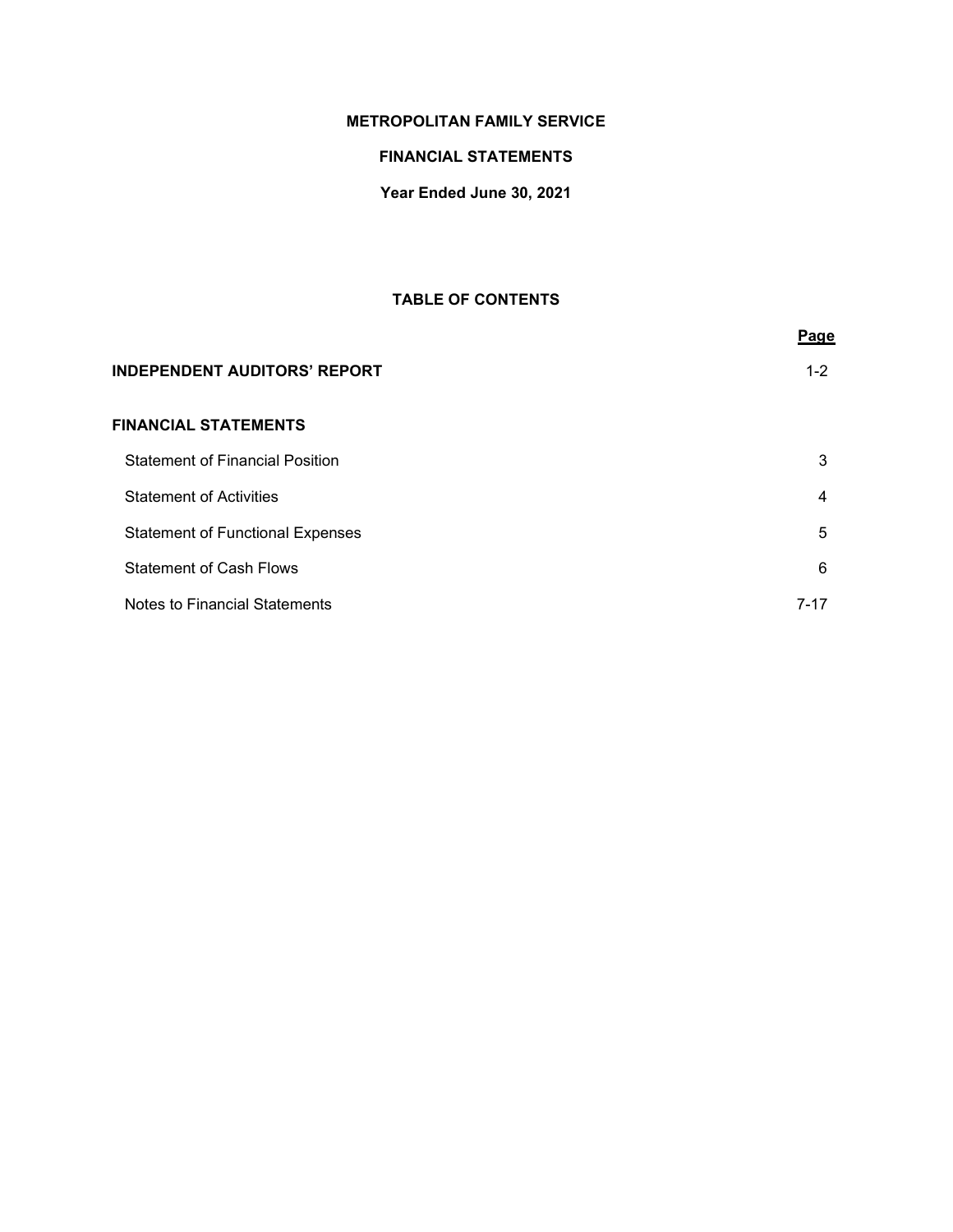# KERNATHOMPSON **CERTIFIED PUBLIC ACCOUNTANTS**

# **INDEPENDENT AUDITORS' REPORT**

To the Board of Directors Metropolitan Family Service Portland, Oregon

## *Report on the Financial Statements*

We have audited the accompanying financial statements of Metropolitan Family Service (a nonprofit organization), which comprise the statement of financial position as of June 30, 2021, and the related statements of activities, functional expenses and cash flows for the year then ended, and the related notes to the financial statements.

#### *Management's Responsibility for the Financial Statements*

Management is responsible for the preparation and fair presentation of these financial statements in accordance with accounting principles generally accepted in the United States of America; this includes the design, implementation, and maintenance of internal control relevant to the preparation and fair presentation of financial statements that are free from material misstatement, whether due to fraud or error.

## *Auditors' Responsibility*

Our responsibility is to express an opinion on these financial statements based on our audit. We conducted our audit in accordance with auditing standards generally accepted in the United States of America and the standards applicable to financial audits contained in *Government Auditing Standards*, issued by the Comptroller General of the United States. Those standards require that we plan and perform the audit to obtain reasonable assurance about whether the financial statements are free from material misstatement.

An audit involves performing procedures to obtain audit evidence about the amounts and disclosures in the financial statements. The procedures selected depend on the auditors' judgment, including the assessment of the risks of material misstatement of the financial statements, whether due to fraud or error. In making those risk assessments, the auditor considers internal control relevant to the entity's preparation and fair presentation of the financial statements in order to design audit procedures that are appropriate in the circumstances, but not for the purpose of expressing an opinion on the effectiveness of the entity's internal control. Accordingly, we express no such opinion. An audit also includes evaluating the appropriateness of accounting policies used and the reasonableness of significant accounting estimates made by management, as well as evaluating the overall presentation of the financial statements.

We believe that the audit evidence we have obtained is sufficient and appropriate to provide a basis for our audit opinion.

## *Opinion*

In our opinion, the financial statements referred to above present fairly, in all material respects, the financial position of Metropolitan Family Service as of June 30, 2021, and the changes in its net assets and its cash flows for the year then ended in accordance with accounting principles generally accepted in the United States of America.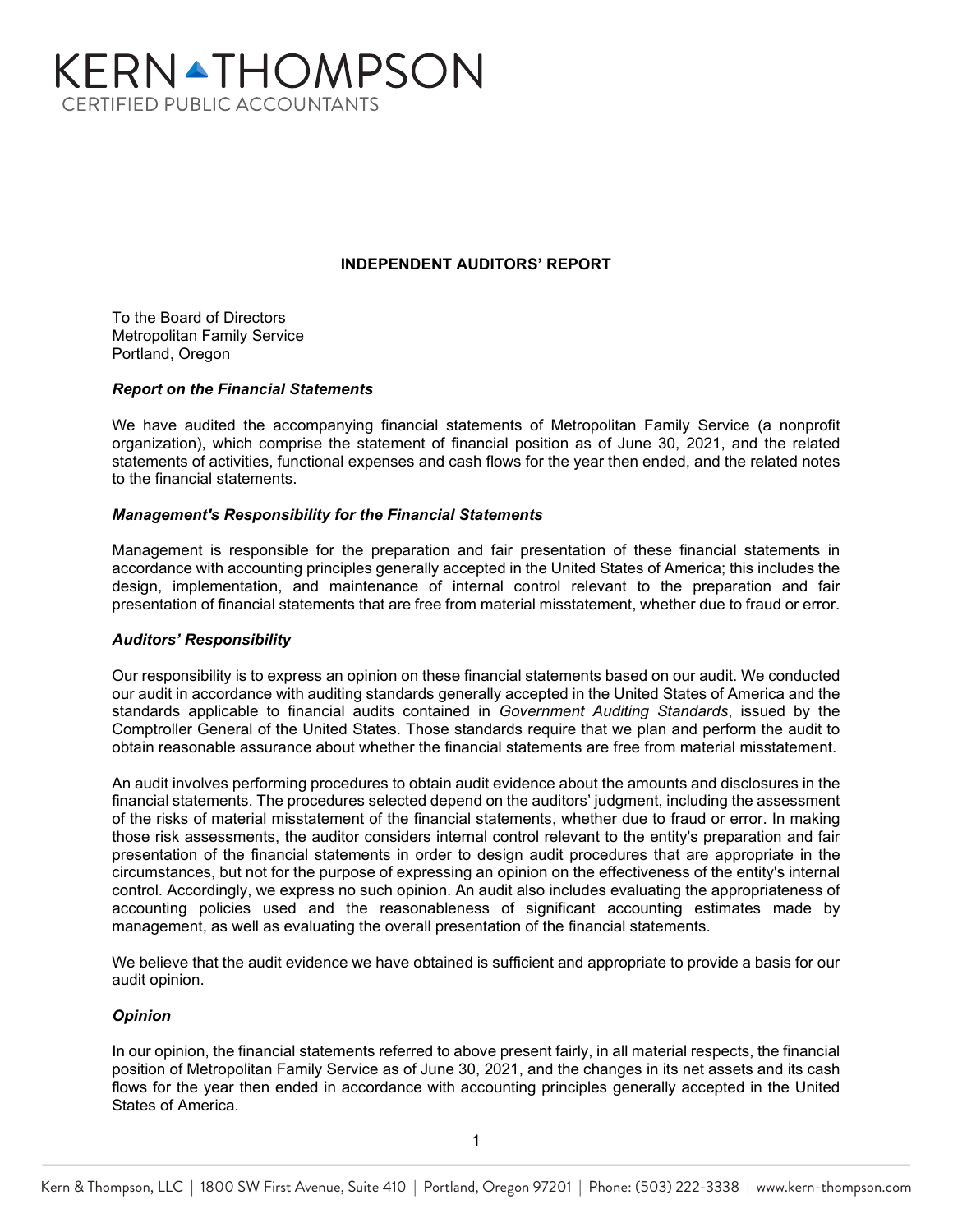

To the Board of Directors Metropolitan Family Service

# **Other Matters**

## **Other Reporting Requirement by** *Government Auditing Standards*

In accordance with *Government Auditing Standards*, we have also issued our report dated November 15, 2021, on our consideration of Metropolitan Family Service's internal control over financial reporting and on our tests of its compliance with certain provisions of laws, regulations, contracts, and grant agreements and other matters. The purpose of that report is solely to describe the scope of our testing of internal control over financial reporting and compliance and the results of that testing, and not to provide an opinion on the effectiveness of Metropolitan Family Service's internal control over financial reporting or on compliance. That report is an integral part of an audit performed in accordance with *Government Auditing Standards* in considering Metropolitan Family Service's internal control over financial reporting and compliance.

# *Report on Summarized Comparative Information*

We have previously audited the Metropolitan Family Service's 2020 financial statements, and we expressed an unmodified audit opinion on those audited financial statements in our report dated December 1, 2020. In our opinion, the summarized comparative information presented herein as of and for the year ended June 30, 2020, is consistent, in all material respects, with the audited financial statements from which it has been derived.

Km & Thompson, LC

Portland, Oregon November 15, 2021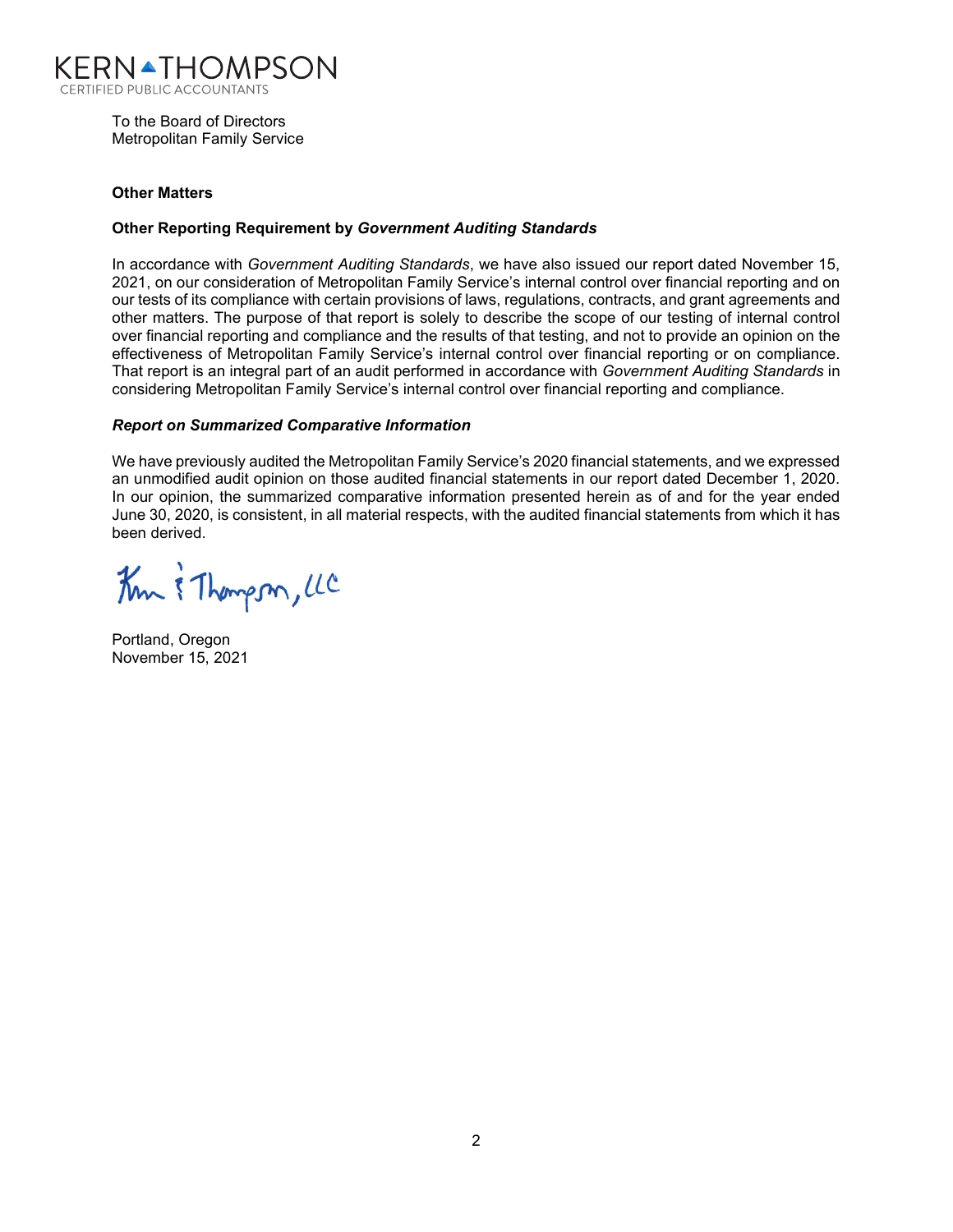# **STATEMENT OF FINANCIAL POSITION**

**June 30, 2021**

(With Comparative Totals as of June 30, 2020)

# **ASSETS**

| \$<br>Cash and cash equivalents<br>685,194 \$<br>1,356,624<br>Government grants and contracts receivable<br>1,555,876<br>1,196,368<br>Prepaid expenses and other current assets<br>70,221<br>74,633<br>2,311,291<br>2,627,625<br><b>Total current assets</b><br>27,657<br>7,684<br>Long-term investments<br>5,747,956<br>4,823,563<br>Beneficial interest in assets held by others<br>554,347<br>419,245<br>6,302,303<br>5,242,808<br><b>Total other assets</b><br>$$8,641,251$ $$7,878,117$<br><b>Total assets</b><br><b>LIABILITIES AND NET ASSETS</b><br>\$<br>364,688 \$<br>Accounts payable<br>365,048<br>Compensated absences payable<br>179,326<br>184,287<br>Payroll and related payables<br>268,841<br>242,863<br>Refundable advances<br>183,405<br>1,298,342<br>996,260<br><b>Total current liabilities</b><br>2,090,540<br>Without donor restrictions<br>Other<br>1,142,207<br>689,909<br>5,786,328<br>4,832,219<br>Board-designated family endowment<br><b>Total without donor restrictions</b><br>6,928,535<br>5,522,128<br>With donor restrictions<br>Other<br>527,951<br>122,886<br>Family endowment<br>188,505<br>142,563<br><b>Total with donor restrictions</b><br>716,456<br>265,449<br><b>Total net assets</b><br>7,644,991<br>5,787,577<br><b>Total liabilities and net assets</b><br>$8,641,251$ \$<br>7,878,117<br>\$ |                               | 2021 | 2020 |
|----------------------------------------------------------------------------------------------------------------------------------------------------------------------------------------------------------------------------------------------------------------------------------------------------------------------------------------------------------------------------------------------------------------------------------------------------------------------------------------------------------------------------------------------------------------------------------------------------------------------------------------------------------------------------------------------------------------------------------------------------------------------------------------------------------------------------------------------------------------------------------------------------------------------------------------------------------------------------------------------------------------------------------------------------------------------------------------------------------------------------------------------------------------------------------------------------------------------------------------------------------------------------------------------------------------------------------------------|-------------------------------|------|------|
|                                                                                                                                                                                                                                                                                                                                                                                                                                                                                                                                                                                                                                                                                                                                                                                                                                                                                                                                                                                                                                                                                                                                                                                                                                                                                                                                              | <b>Current assets</b>         |      |      |
|                                                                                                                                                                                                                                                                                                                                                                                                                                                                                                                                                                                                                                                                                                                                                                                                                                                                                                                                                                                                                                                                                                                                                                                                                                                                                                                                              |                               |      |      |
|                                                                                                                                                                                                                                                                                                                                                                                                                                                                                                                                                                                                                                                                                                                                                                                                                                                                                                                                                                                                                                                                                                                                                                                                                                                                                                                                              |                               |      |      |
|                                                                                                                                                                                                                                                                                                                                                                                                                                                                                                                                                                                                                                                                                                                                                                                                                                                                                                                                                                                                                                                                                                                                                                                                                                                                                                                                              |                               |      |      |
|                                                                                                                                                                                                                                                                                                                                                                                                                                                                                                                                                                                                                                                                                                                                                                                                                                                                                                                                                                                                                                                                                                                                                                                                                                                                                                                                              |                               |      |      |
|                                                                                                                                                                                                                                                                                                                                                                                                                                                                                                                                                                                                                                                                                                                                                                                                                                                                                                                                                                                                                                                                                                                                                                                                                                                                                                                                              | <b>Property and equipment</b> |      |      |
|                                                                                                                                                                                                                                                                                                                                                                                                                                                                                                                                                                                                                                                                                                                                                                                                                                                                                                                                                                                                                                                                                                                                                                                                                                                                                                                                              | <b>Other assets</b>           |      |      |
|                                                                                                                                                                                                                                                                                                                                                                                                                                                                                                                                                                                                                                                                                                                                                                                                                                                                                                                                                                                                                                                                                                                                                                                                                                                                                                                                              |                               |      |      |
|                                                                                                                                                                                                                                                                                                                                                                                                                                                                                                                                                                                                                                                                                                                                                                                                                                                                                                                                                                                                                                                                                                                                                                                                                                                                                                                                              |                               |      |      |
|                                                                                                                                                                                                                                                                                                                                                                                                                                                                                                                                                                                                                                                                                                                                                                                                                                                                                                                                                                                                                                                                                                                                                                                                                                                                                                                                              |                               |      |      |
|                                                                                                                                                                                                                                                                                                                                                                                                                                                                                                                                                                                                                                                                                                                                                                                                                                                                                                                                                                                                                                                                                                                                                                                                                                                                                                                                              |                               |      |      |
|                                                                                                                                                                                                                                                                                                                                                                                                                                                                                                                                                                                                                                                                                                                                                                                                                                                                                                                                                                                                                                                                                                                                                                                                                                                                                                                                              |                               |      |      |
|                                                                                                                                                                                                                                                                                                                                                                                                                                                                                                                                                                                                                                                                                                                                                                                                                                                                                                                                                                                                                                                                                                                                                                                                                                                                                                                                              | <b>Liabilities</b>            |      |      |
|                                                                                                                                                                                                                                                                                                                                                                                                                                                                                                                                                                                                                                                                                                                                                                                                                                                                                                                                                                                                                                                                                                                                                                                                                                                                                                                                              |                               |      |      |
|                                                                                                                                                                                                                                                                                                                                                                                                                                                                                                                                                                                                                                                                                                                                                                                                                                                                                                                                                                                                                                                                                                                                                                                                                                                                                                                                              |                               |      |      |
|                                                                                                                                                                                                                                                                                                                                                                                                                                                                                                                                                                                                                                                                                                                                                                                                                                                                                                                                                                                                                                                                                                                                                                                                                                                                                                                                              |                               |      |      |
|                                                                                                                                                                                                                                                                                                                                                                                                                                                                                                                                                                                                                                                                                                                                                                                                                                                                                                                                                                                                                                                                                                                                                                                                                                                                                                                                              |                               |      |      |
|                                                                                                                                                                                                                                                                                                                                                                                                                                                                                                                                                                                                                                                                                                                                                                                                                                                                                                                                                                                                                                                                                                                                                                                                                                                                                                                                              |                               |      |      |
|                                                                                                                                                                                                                                                                                                                                                                                                                                                                                                                                                                                                                                                                                                                                                                                                                                                                                                                                                                                                                                                                                                                                                                                                                                                                                                                                              | <b>Net assets</b>             |      |      |
|                                                                                                                                                                                                                                                                                                                                                                                                                                                                                                                                                                                                                                                                                                                                                                                                                                                                                                                                                                                                                                                                                                                                                                                                                                                                                                                                              |                               |      |      |
|                                                                                                                                                                                                                                                                                                                                                                                                                                                                                                                                                                                                                                                                                                                                                                                                                                                                                                                                                                                                                                                                                                                                                                                                                                                                                                                                              |                               |      |      |
|                                                                                                                                                                                                                                                                                                                                                                                                                                                                                                                                                                                                                                                                                                                                                                                                                                                                                                                                                                                                                                                                                                                                                                                                                                                                                                                                              |                               |      |      |
|                                                                                                                                                                                                                                                                                                                                                                                                                                                                                                                                                                                                                                                                                                                                                                                                                                                                                                                                                                                                                                                                                                                                                                                                                                                                                                                                              |                               |      |      |
|                                                                                                                                                                                                                                                                                                                                                                                                                                                                                                                                                                                                                                                                                                                                                                                                                                                                                                                                                                                                                                                                                                                                                                                                                                                                                                                                              |                               |      |      |
|                                                                                                                                                                                                                                                                                                                                                                                                                                                                                                                                                                                                                                                                                                                                                                                                                                                                                                                                                                                                                                                                                                                                                                                                                                                                                                                                              |                               |      |      |
|                                                                                                                                                                                                                                                                                                                                                                                                                                                                                                                                                                                                                                                                                                                                                                                                                                                                                                                                                                                                                                                                                                                                                                                                                                                                                                                                              |                               |      |      |
|                                                                                                                                                                                                                                                                                                                                                                                                                                                                                                                                                                                                                                                                                                                                                                                                                                                                                                                                                                                                                                                                                                                                                                                                                                                                                                                                              |                               |      |      |
|                                                                                                                                                                                                                                                                                                                                                                                                                                                                                                                                                                                                                                                                                                                                                                                                                                                                                                                                                                                                                                                                                                                                                                                                                                                                                                                                              |                               |      |      |
|                                                                                                                                                                                                                                                                                                                                                                                                                                                                                                                                                                                                                                                                                                                                                                                                                                                                                                                                                                                                                                                                                                                                                                                                                                                                                                                                              |                               |      |      |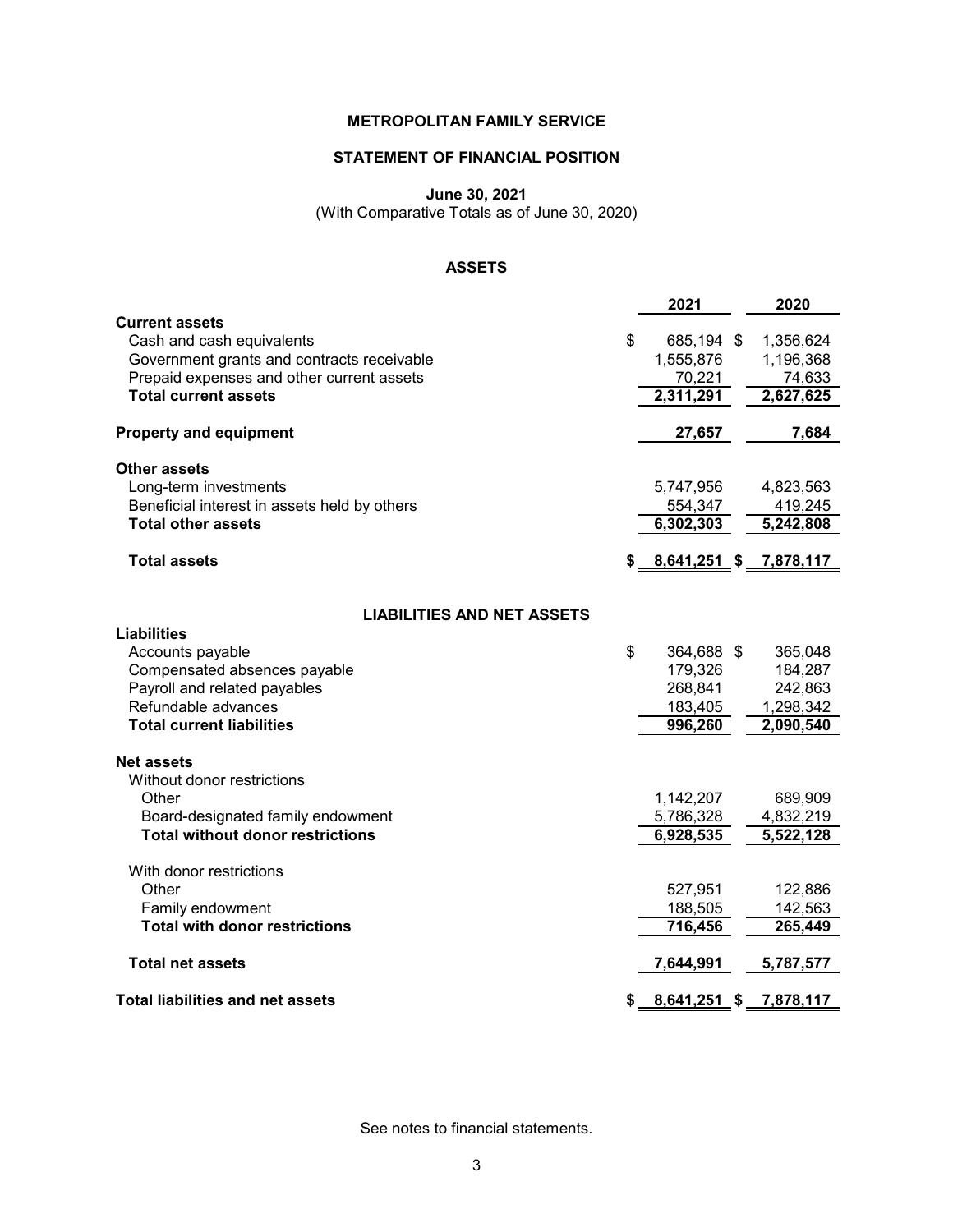# **STATEMENT OF ACTIVITIES**

# **Year Ended June 30, 2021**

(With Comparative Totals for the Year Ended June 30, 2020)

|                                                    | <b>Without</b><br><b>Donor</b> | With<br><b>Donor</b> | <b>Total</b> |  |             |
|----------------------------------------------------|--------------------------------|----------------------|--------------|--|-------------|
|                                                    | <b>Restrictions</b>            | <b>Restrictions</b>  | 2021         |  | 2020        |
| Operating revenues, gains and other support:       |                                |                      |              |  |             |
| Government grants and contracts                    | \$<br>7,538,812 \$             | $-$ \$               | 7,538,812 \$ |  | 6,782,487   |
| PPP forgiveness                                    | 1,226,900                      |                      | 1,226,900    |  |             |
| Other grants and contracts                         | 1,122,107                      |                      | 1,122,107    |  | 1,123,306   |
| Contributions                                      | 235,717                        | 666,807              | 902,524      |  | 1,272,891   |
| Special event                                      | 251,976                        |                      | 251,976      |  | 233,862     |
| Less special event expenses                        | (65, 597)                      |                      | (65, 597)    |  | (120, 911)  |
| Interest & Dividends                               | 131,480                        |                      | 131,480      |  | 151,508     |
| Miscellaneous                                      | 28,336                         |                      | 28,336       |  | 42,354      |
| Net assets released from restrictions              | 261,742                        | (261, 742)           |              |  |             |
|                                                    | 10,731,473                     | 405,065              | 11,136,538   |  | 9,485,497   |
| Less pass-through revenue                          | (1,069,667)                    |                      | (1,069,667)  |  | (1,051,150) |
| Total operating revenues, gains, and other support | 9,661,806                      | 405,065              | 10,066,871   |  | 8,434,347   |
| <b>Expenses</b>                                    |                                |                      |              |  |             |
| Program services                                   | 7,312,552                      |                      | 7,312,552    |  | 6,745,745   |
| Management and general                             | 1,591,894                      |                      | 1,591,894    |  | 1,536,623   |
| Fund-raising                                       | 251,728                        |                      | 251,728      |  | 304,662     |
| <b>Total expenses</b>                              | 9,156,174                      |                      | 9,156,174    |  | 8,587,030   |
| Increase (decrease) in net assets before           |                                |                      |              |  |             |
| non-operating activities                           | 505,632                        | 405,065              | 910,697      |  | (152, 683)  |
| Non-operating activities:                          |                                |                      |              |  |             |
| Gain/(Loss) on investments                         | 818,145                        |                      | 818,145      |  | (89,993)    |
| <b>Investment Fees</b>                             | (25,010)                       |                      | (25,010)     |  | (21, 571)   |
| Net earnings from beneficial interest in           |                                |                      |              |  |             |
| assets held by others                              | 101,356                        | 52,226               | 153,582      |  | (721)       |
| Net assets released from restrictions              | 6,284                          | (6, 284)             |              |  |             |
| <b>Total non-operating activities</b>              | 900,775                        | 45,942               | 946,717      |  | (112, 285)  |
| <b>Change in net assets</b>                        | 1,406,407                      | 451,007              | 1,857,414    |  | (264, 968)  |
| Addition to net assets related to merger (Note A)  |                                |                      |              |  | 94,086      |
| Net assets, beginning of year                      | 5,522,128                      | 265,449              | 5,787,577    |  | 5,958,459   |
| Net assets, ending of year                         | \$<br>$6,928,535$ \$           | 716,456 \$           | 7,644,991 \$ |  | 5,787,577   |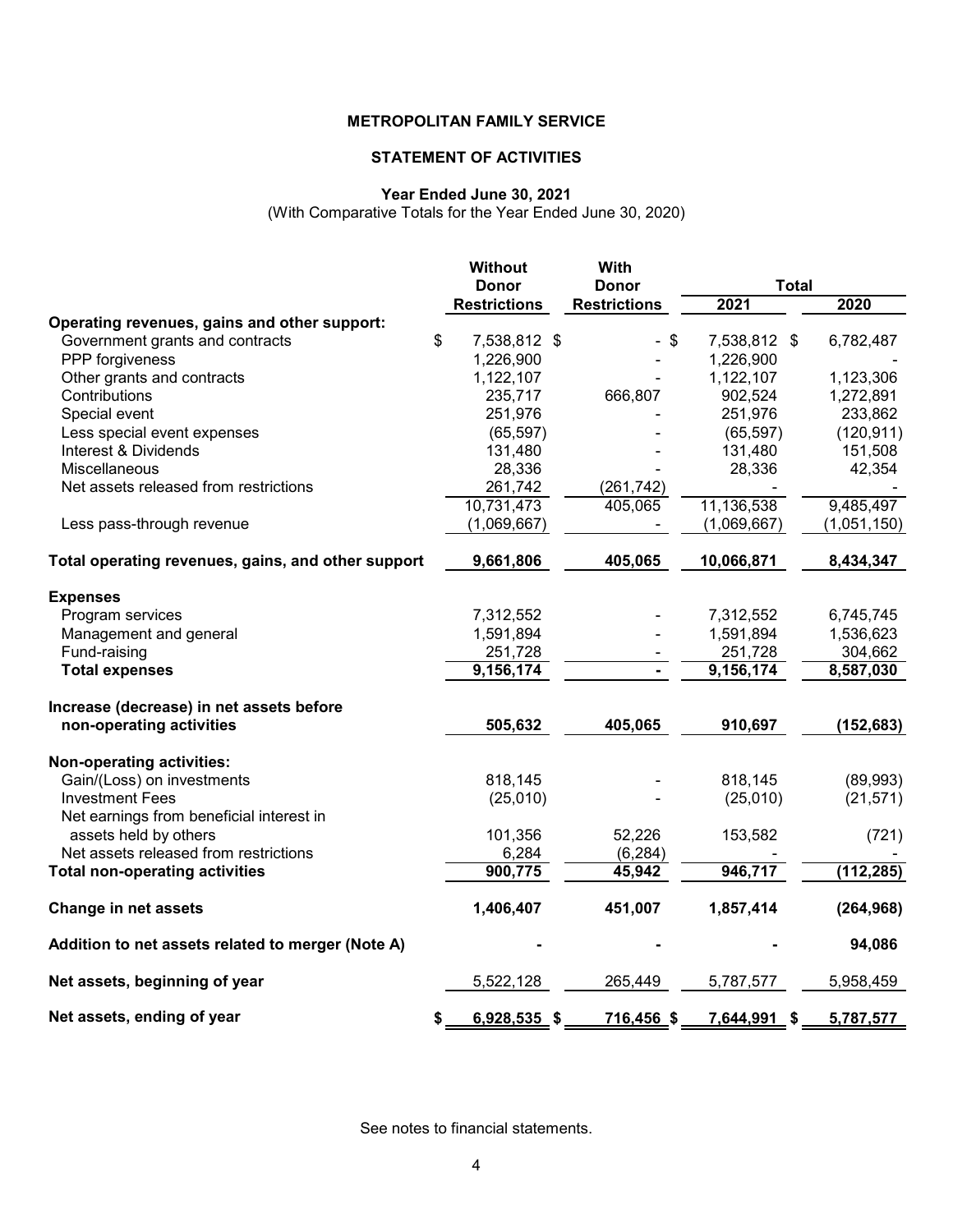# **STATEMENT OF FUNCTIONAL EXPENSES**

#### **Year Ended June 30, 2021**

(With Comparative Totals for the Year Ended June 30, 2020)

|                                |                    |                   | <b>SUPPORTING SERVICES</b> |       |                |  |           |
|--------------------------------|--------------------|-------------------|----------------------------|-------|----------------|--|-----------|
|                                | Program            | <b>Management</b> |                            | Total |                |  |           |
|                                | <b>Services</b>    | and General       | <b>Fundraising</b>         |       | 2021           |  | 2020      |
| <b>Salaries</b>                | \$<br>4,561,682 \$ | 1,035,813 \$      | 194,280 \$                 |       | 5,791,775 \$   |  | 5,783,927 |
| Employee benefits and taxes    | 944,254            | 204,201           | 39,683                     |       | 1,188,138      |  | 1,102,197 |
| Advertising                    | 28,075             | 9,548             |                            |       | 37,623         |  | 11,629    |
| Depreciation and amortization  | 7,190              |                   |                            |       | 7,190          |  | 1,943     |
| <b>Client Assistance</b>       | 669,055            |                   | 5,060                      |       | 674,115        |  | 139,134   |
| In-kind food and supplies      | 20,303             | 1,176             | 3,150                      |       | 24,629         |  | 339,232   |
| Insurance                      | 953                | 37,443            |                            |       | 38,396         |  | 33,987    |
| Local travel                   | 117,833            | 471               |                            |       | 118,304        |  | 185,791   |
| Minor equipment and furniture  |                    |                   |                            |       |                |  |           |
| purchase, rent and repair      | 121,328            | 46,685            | 2,279                      |       | 170,292        |  | 159,275   |
| Occupancy                      | 178,782            | 25,550            | 2,443                      |       | 206,775        |  | 187,971   |
| Professional fees and contract |                    |                   |                            |       |                |  |           |
| service payments               | 61,073             | 188,940           | 1,441                      |       | 251,454        |  | 255,776   |
| Staff training and conferences | 11,164             | 2,002             | 1,344                      |       | 14,510         |  | 47,417    |
| Supplies and miscellaneous     | 486,110            | 16,167            |                            |       | 502,277        |  | 252,852   |
| Telephone                      | 104,750            | 23,898            | 2,048                      |       | 130,696        |  | 85,899    |
|                                | 7,312,552 \$       | 1,591,894 \$      | $251,728$ \$               |       | $9,156,174$ \$ |  | 8,587,030 |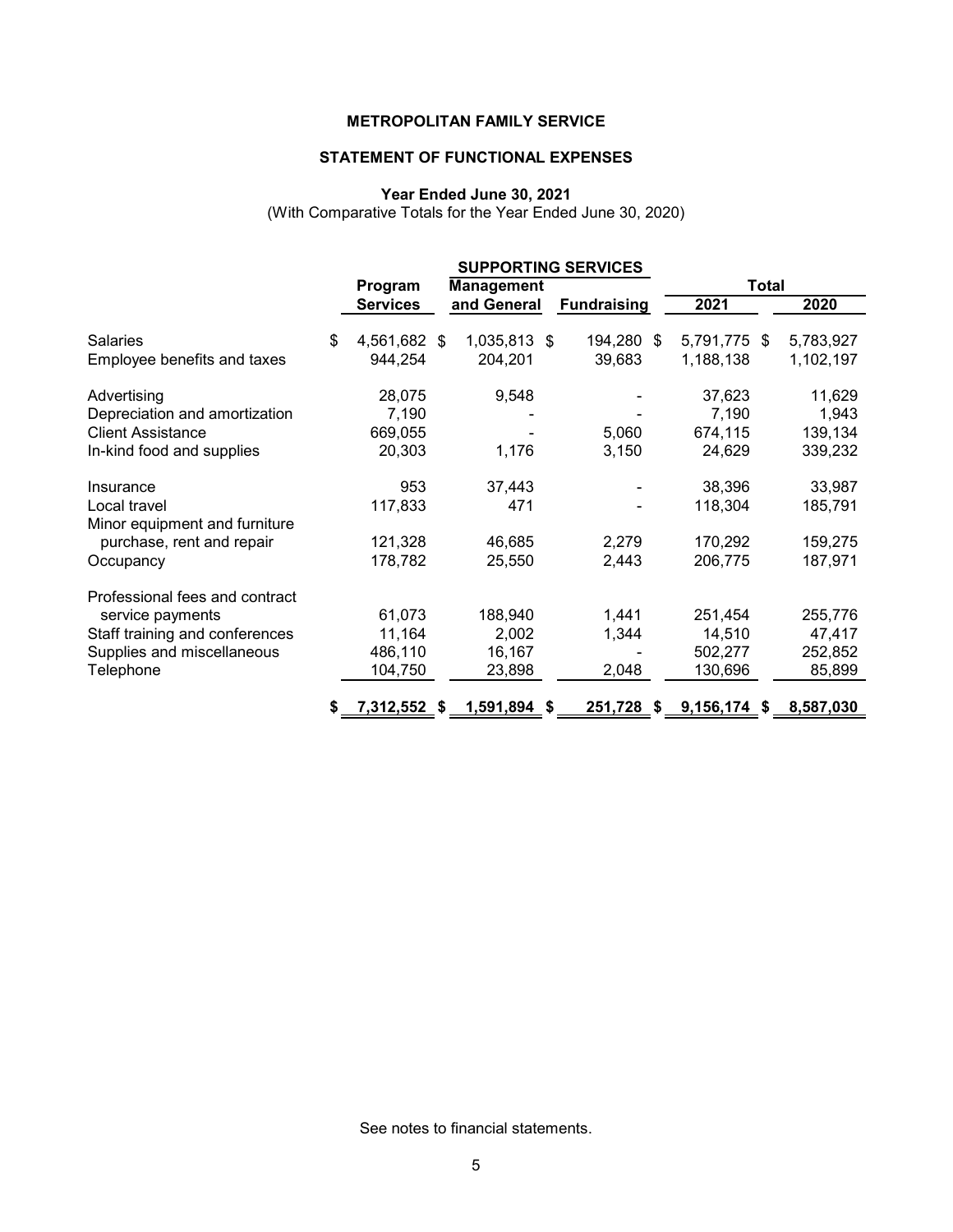# **STATEMENT OF CASH FLOWS**

# **Year Ended June 30, 2021**

(With Comparative Totals for the Year Ended June 30, 2020)

|                                                                   |    | 2021          | 2020       |
|-------------------------------------------------------------------|----|---------------|------------|
| Cash flows from operating activities:                             |    |               |            |
| Change in net assets                                              | \$ | 1,857,414 \$  | (264, 968) |
| Adjustments to reconcile change in net assets to net              |    |               |            |
| cash provided by (used in) operating activities:                  |    |               |            |
| (Increase) decrease in value of beneficial interest               |    |               |            |
| in assets held by others                                          |    | (153, 582)    | 721        |
| (Gain)/loss, interest and dividends from investments, net of fees |    | (924, 393)    | (39, 921)  |
| Depreciation and amortization                                     |    | 7,190         | 1,943      |
| Loss on disposal of property and equipment                        |    | 4,423         | 5,075      |
| Changes in assets and liabilities:                                |    |               |            |
| Government grants and contracts receivable                        |    | (359, 508)    | (69, 582)  |
| Prepaid expenses and other current assets                         |    | 4,412         | 7,346      |
| Accounts payable                                                  |    | (360)         | (66, 884)  |
| Refundable advances                                               |    | (1, 114, 937) | 1,208,130  |
| Other current liabilities                                         |    | 21,017        | 17,202     |
| Net cash provided by (used in) operating activities               |    | (658, 324)    | 799,062    |
|                                                                   |    |               |            |
| Cash flows from investing activities:                             |    |               |            |
| Purchases of property and equipment                               |    | (31, 586)     |            |
| Net proceeds (purchases) of investments                           |    | 18,480        | 217,375    |
| Net cash provided by (used in) investing activities               |    | (13, 106)     | 217,375    |
|                                                                   |    |               |            |
| Cash flows from financing activities:                             |    |               |            |
| Proceeds from merger                                              |    |               | 94,086     |
| Cash provided (used) by financing activities                      |    |               | 94,086     |
| Net change in cash and cash equivalents                           |    | (671, 430)    | 1,110,523  |
| Cash and cash equivalents, beginning of year                      |    | 1,356,624     | 246,101    |
| Cash and cash equivalents, end of year                            | S  | 685,194 \$    | 1,356,624  |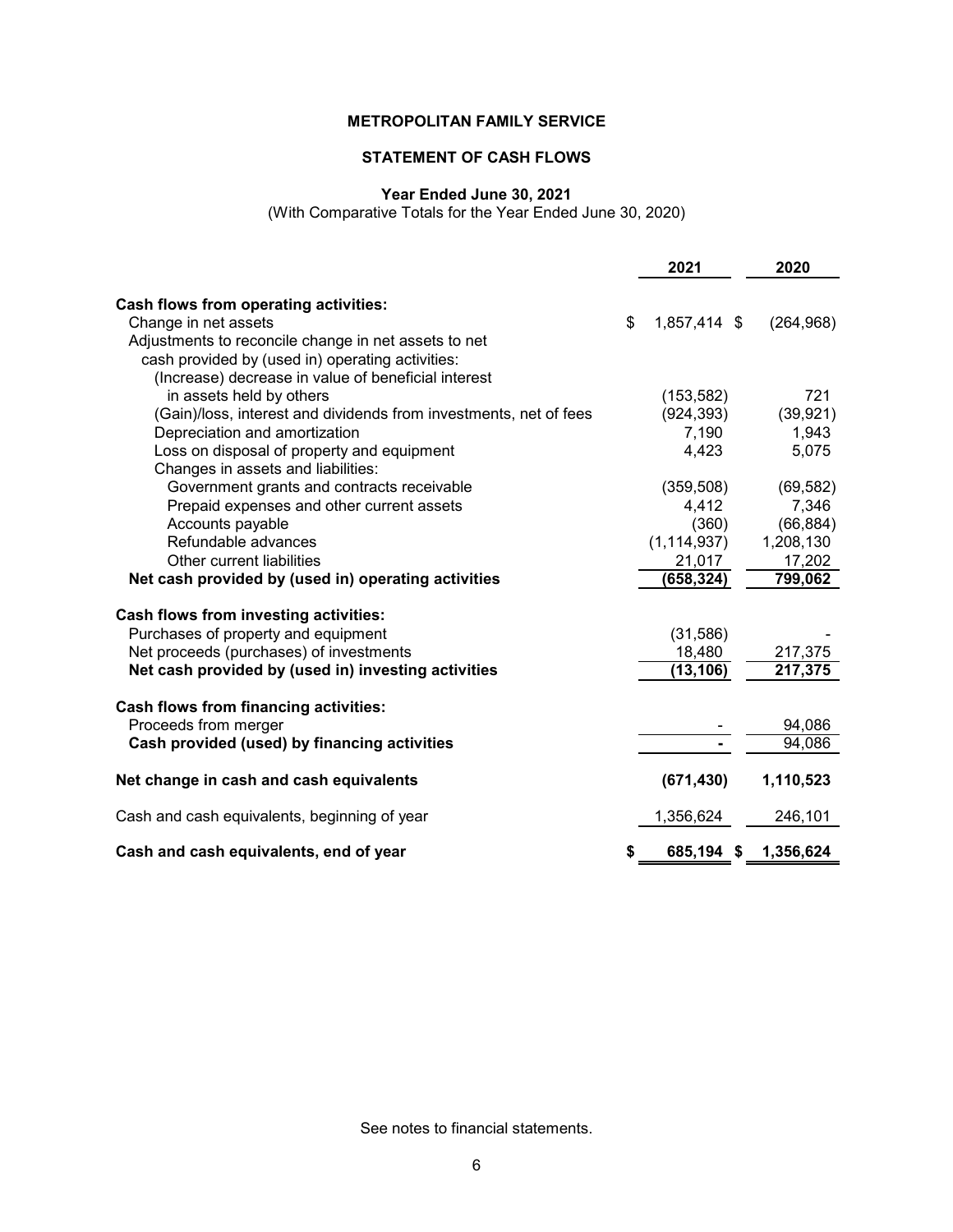#### **NOTES TO FINANCIAL STATEMENTS**

**June 30, 2021**

#### **NOTE A – DESCRIPTION OF AGENCY**

Metropolitan Family Service (the Agency) is an independent not-for-profit agency, established to help people move from poverty to prosperity, from inequity to social justice, and from social isolation to connectedness.

The Agency focuses its efforts on three key community initiatives: 1. Strengthening early childhood development and building youth success through collaboration and innovation. 2. Developing and promoting effective approaches to community-based health and wellness throughout the lifespan. Advancing individual and family economic well-being. Additionally, collaboration and partnership with other organizations is necessary and vital. On a programmatic level, the Agency partners with hundreds of organizations at 30+ service sites. It is the Agency's deep commitment to collaboration and partnership that is helping us work toward truly transforming the programming and systems that we need to create long-term, larger-scale change in our community.

Since 1950, we've joined forces with key community partners from education, healthcare, business and government to create opportunities that change lives and make communities stronger. Our commitment to people of all ages who face limitations of income and access to needed resources, provides short term solutions and opportunities for life long success. The Agency works within the community to deliver culturally responsive programs that help people succeed – whether it is at a school, community center or in someone's home – we meet people where they are. By supporting the Agency you are helping to create a world where children never go hungry, young people are always educated, families are financially stable, older adults remain connected and everyone is healthy, happy, and cared for.

During Fiscal Year 2021 the Agency served 18,000 clients. Seventy-two percent are clients of color. The Agency:

- $\triangleright$  Helps youth and families living in low resourced communities via Community School programs, school-based intergenerational tutoring/mentoring, & family engagement activities. The Agency has created stable partnerships with over 25 schools across 7 districts over the past 19 years.
- Supports families via early childhood learning/kindergarten-readiness programs; parenting, health and economic empowerment programs. This year approximately 200 families were served.
- $\triangleright$  Collaborates with culturally-specific partners to provide in-depth wraparound services to families via the Albina-Rockwood Promise Neighborhood Initiative. This year approximately 90 families were served.
- $\triangleright$  Provided almost 16,000 rides to older and disabled adults despite COVID-related safety and space restrictions that limited the number of people who were able to use vans and buses at any given time.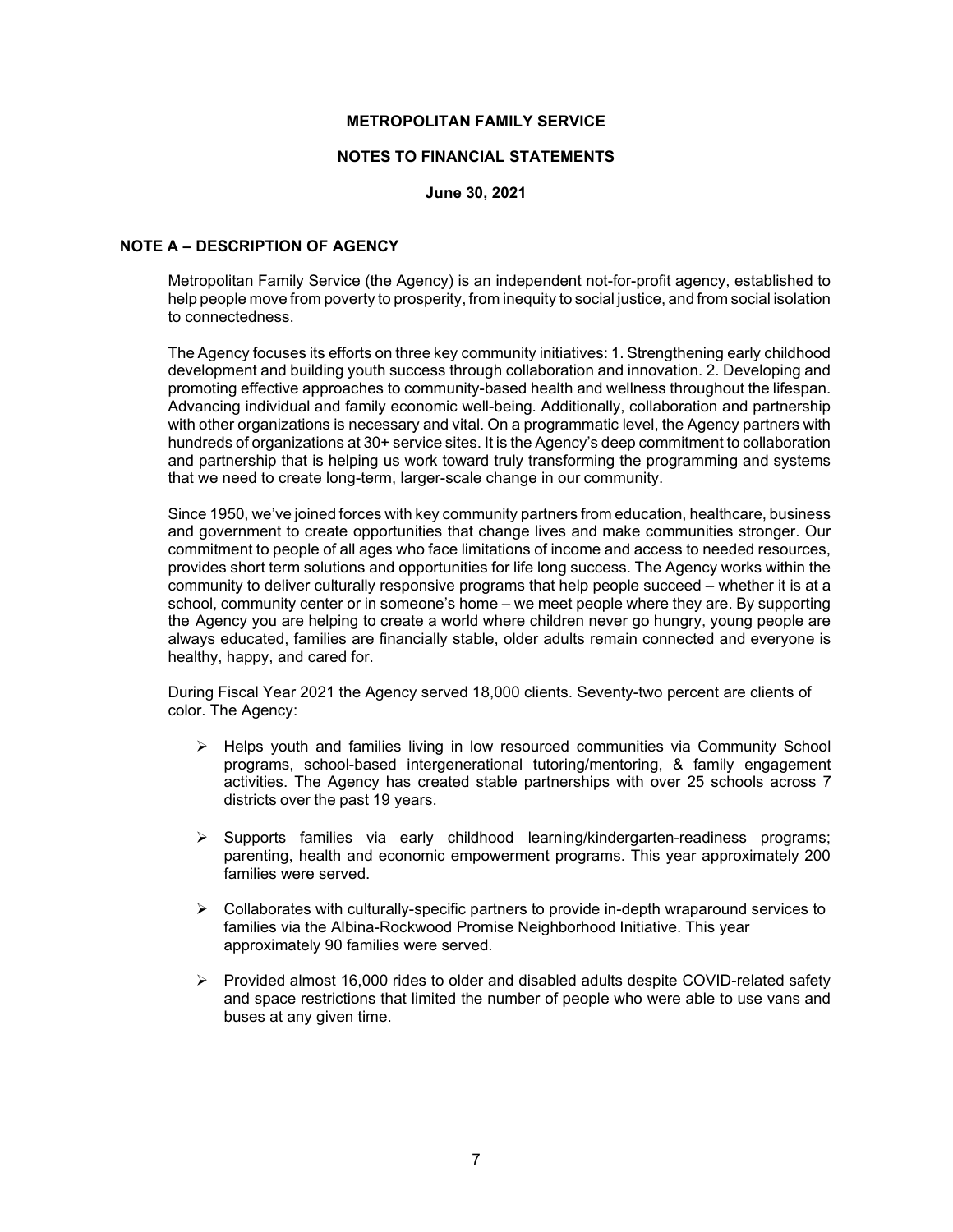#### **NOTES TO FINANCIAL STATEMENTS (CONTINUED)**

#### **June 30, 2021**

# **NOTE A – DESCRIPTION OF AGENCY (CONTINUED)**

- $\triangleright$  Results of our economic empowerment program: Services are integrated across core programs to enhance results for financial stability & other social service programs. The Agency helped boost family income by an average of \$1,800 last year by connecting families to Earned Income Tax Credits. This year, 315 people were served through economic empowerment services, including group and 1:1 financial coaching, budgeting, asset building (low cost auto loans and Individual Development Accounts), debt management and credit information. In September 2019, MFS expanded Economic Empowerment services through a merger with CASH Oregon, a 501(c)3 that has been singularly focused on helping people with free tax preparation. MFS merged with CASH Oregon in order to add to the Economic Empowerment set of services at MFS through adding capacity to help people who are not required to file taxes, but who are eligible for returns through Earned Income Tax Credits and Child Tax Credits. The merger added 11,489 service users who are now supported around their tax prep needs.
- $\triangleright$  Offers services for older adults including transportation and in-home supports to help maintain independence; this year, 800 older adults have been helped. Last year, almost 16,000 rides to medical appointments, the grocery store or social outings were provided for around 800 isolated older and disabled adults.
- $\triangleright$  Distributed over 1.5 million pounds of food across 40,000 pantry visits at our school-based food pantries and markets last year.

The Agency uses a results-based accountability framework to track results and continuous improvement processes. Key indicators include: (1) increases in overall financial health as evidenced by improved credit scores, increased savings, increased assets and decreased debt burden and improved employment (2) increases in 3rd grade reading proficiency scores, attendance, credit attainment and graduation (3) increases in social emotional readiness for children entering kindergarten (4) increased access to adequate nutrition (5) decreased social isolation for older adults.

In 2014, the Agency began to analyze its capacity to advance racial equity using the Protocol for Culturally Responsive Organizations. The Agency used the results of the Protocol to deepen commitment to advancing equity at all levels. In 2015, the Agency invested in the Efforts to Outcomes database to advance its capacity to disaggregate results by race & ethnicity, designed a Racial Equity Lens to evaluate programmatic work, and finalized an Equity and Cultural Responsiveness Plan as well as a board/leadership DEI Cultural Responsiveness principles/commitments, both of which are reviewed each year. A Diversity and Equity Committee made up of staff from all levels and programs at the Agency helps guide our thinking about programmatic equity considerations, training, and other internal processes.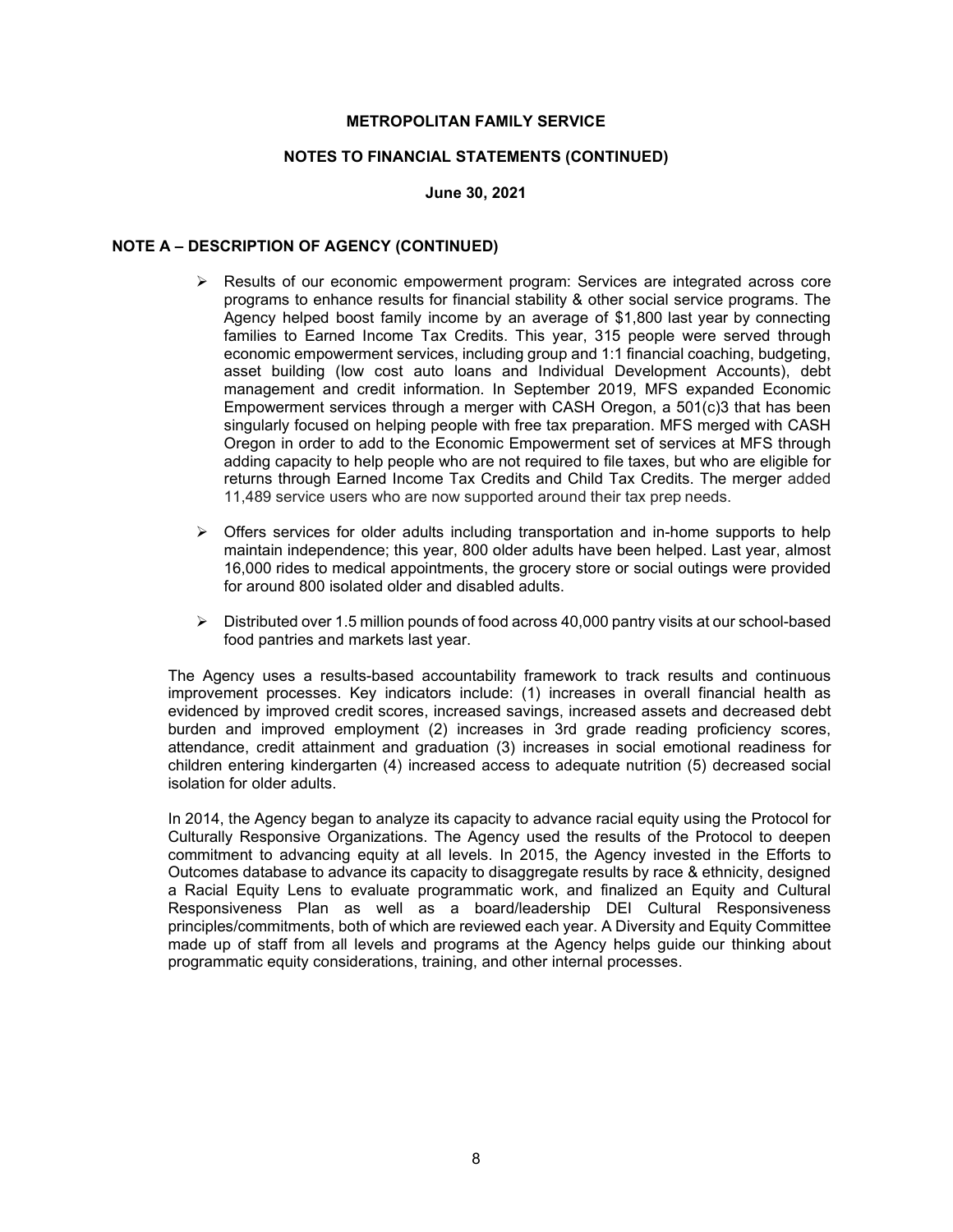#### **NOTES TO FINANCIAL STATEMENTS (CONTINUED)**

#### **June 30, 2021**

#### **NOTE B – SUMMARY OF SIGNIFICANT ACCOUNTING POLICIES**

## **Financial Statement Presentation**

The Agency reports information regarding its financial position and activities according to two classes of net assets: without donor restrictions and with donor restrictions. Accordingly, the net assets of the Agency and changes therein are classified and reported as follows:

- **Net Assets Without Donor Restrictions**  Net assets that are not subject to donor-imposed stipulations. The Board of Directors may designate net assets without donor restrictions for specific purposes.
- **Net Assets With Donor Restrictions** Net assets subject to donor-imposed stipulations that will be met either by actions of the Agency and/or the passage of time, or net assets with donor restrictions that are not subject to appropriation or expenditure.

## **Contributions**

Contributions are recognized when the donor makes a promise to give to the Organization that is, in substance, unconditional. Contributions with donor restrictions are reported as increases in net assets with donor restrictions depending on the nature of the restrictions. Otherwise, when a restriction expires, net assets with donor restrictions are reclassified to net assets without donor restrictions. Conditional promises to give – that is, those with a measurable performance or other barrier and a right of return – are not recognized until the conditions on which they depend have been met. Contributions received with both donor-imposed conditions and restrictions that are met in the same reporting period are reported as support without donor restrictions and increase net assets without donor restrictions.

Expenses are reported as a decrease in net assets without donor restrictions. Gains and losses are reported as increases or decreases in net assets without donor restrictions unless their use is restricted by explicit donor stipulation or by law. Expiration of net assets with donor restrictions (i.e., the donor-stipulated purpose has been fulfilled and/or the stipulated time period has elapsed) are reported as net assets released from restrictions.

#### **Functional Allocation of Expenses**

The costs of providing the programs and supporting services have been summarized in the statement of Activities. Directly identifiable expenses are charged to programs and supporting services when incurred. Certain costs, including office expense, occupancy, leases and utilities have been allocated among the programs and supporting services benefited based primarily on FTE of regular benefited staff in the approved budget.

#### **Interpretation of Relevant Law Over Endowments**

The Agency has interpreted Oregon's adoption of the Uniform Prudent Management of Institutional Funds Act (UPMIFA) as requiring the Agency to adopt investment and spending policies that preserve the fair value of the original endowed gift as of the date of the gift, absent explicit donor restrictions to the contrary. Although the Agency has a long-term fiduciary duty to the donor (and others) for a fund of perpetual duration, the preservation of an endowment's purchasing power is only one of several factors that are considered in managing and investing these funds.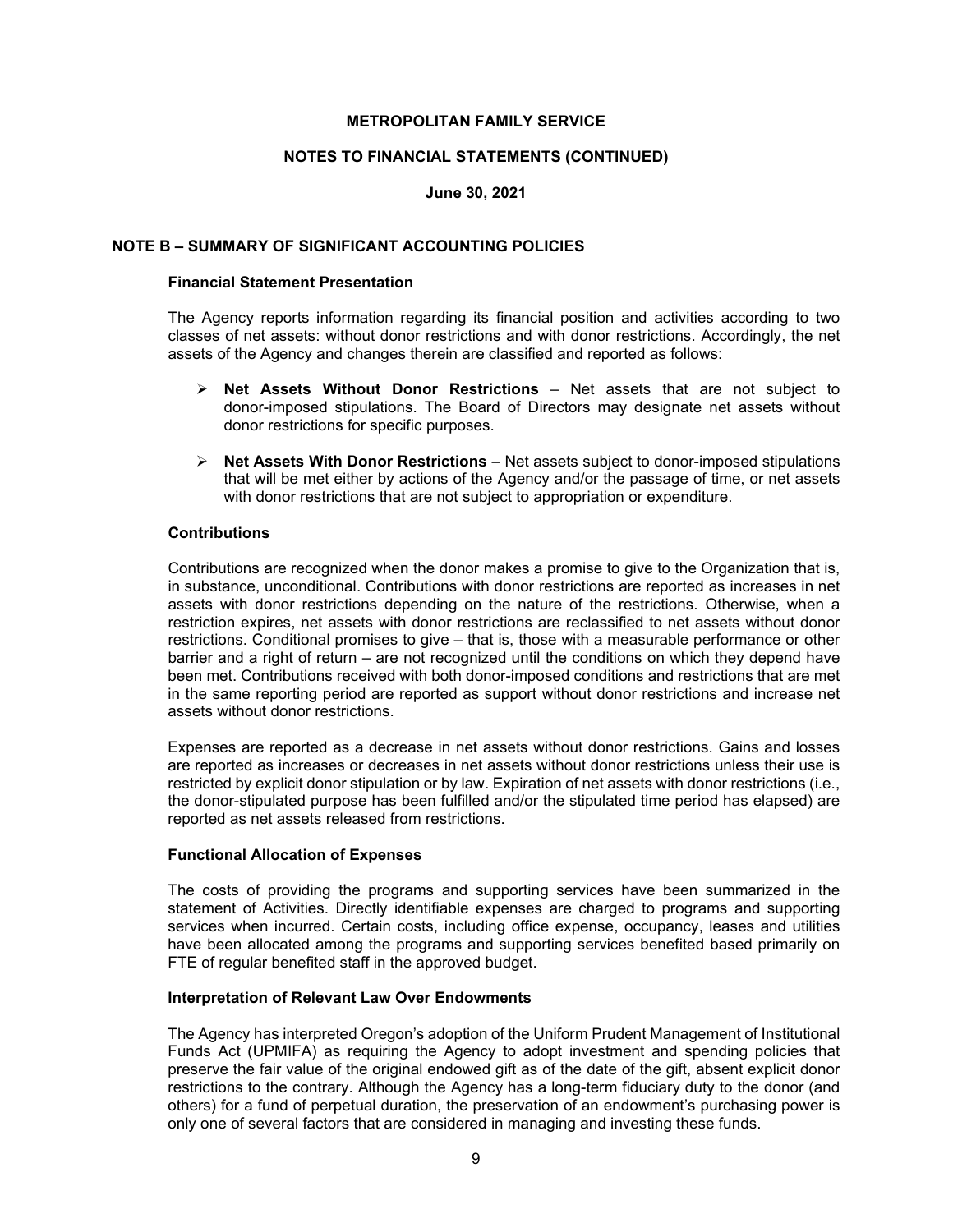## **NOTES TO FINANCIAL STATEMENTS (CONTINUED)**

## **June 30, 2021**

## **NOTE B – SUMMARY OF SIGNIFICANT ACCOUNTING POLICIES (CONTINUED)**

# **Interpretation of Relevant Law Over Endowments (Continued)**

Furthermore, in accordance with UPMIFA, a portion of an endowment's historic dollar value may be appropriated for expenditure in support of the designated purposes of the endowment if this is consistent with a spending policy that otherwise satisfies the requisite standard of prudence under UPMIFA. As a result of this interpretation, the Agency classifies as restricted in perpetuity net assets the original value of gifts donated to the permanent endowment.

In general, investment returns on the Agency's endowment are available for retention or appropriation based on the same prudent standards and policies established by the Board of Directors and, therefore, are classified as restricted net assets until the returns are appropriated for expenditure by the Board of Directors and, if the use of the investment return is restricted by the donor, until the restriction has also been satisfied. Any investment return classified as restricted in perpetuity net assets represents only those amounts required to be retained permanently as a result of explicit donor stipulations.

#### **Estimates**

The preparation of financial statements in conformity with accounting principles generally accepted in the United States of America requires management to make estimates and assumptions that affect certain reported amounts of assets and liabilities and disclosures of contingent assets and liabilities at the date of the financial statements and the reported amounts of revenues and expenses during the reporting period. Actual results could differ from those estimates.

## **Cash and Cash Equivalents**

For purposes of these financial statements, all short-term, highly liquid investments with maturities of three months or less when purchased are considered to be cash equivalents. Cash and cash equivalents held for long-term investment purposes are excluded from cash and cash equivalents and are included in investments.

#### **Concentration of Credit Risk**

- $\triangleright$  Receivables consist primarily of uncollateralized fees from government grants and contracts. Grantors are primarily from the greater Portland, Oregon metropolitan area. The government grants and contracts are from a combination of local, state and federal governments. No allowance for doubtful accounts has been recorded, as management believes all accounts are collectible, based on historical experience and knowledge of current circumstances.
- $\triangleright$  The Agency has cash and cash equivalents which may exceed FDIC depository insurance limits. The Agency makes such deposits with high credit quality entities and has not incurred any credit related losses. Amounts exceeding FDIC limits were \$503,848 at June 30, 2021.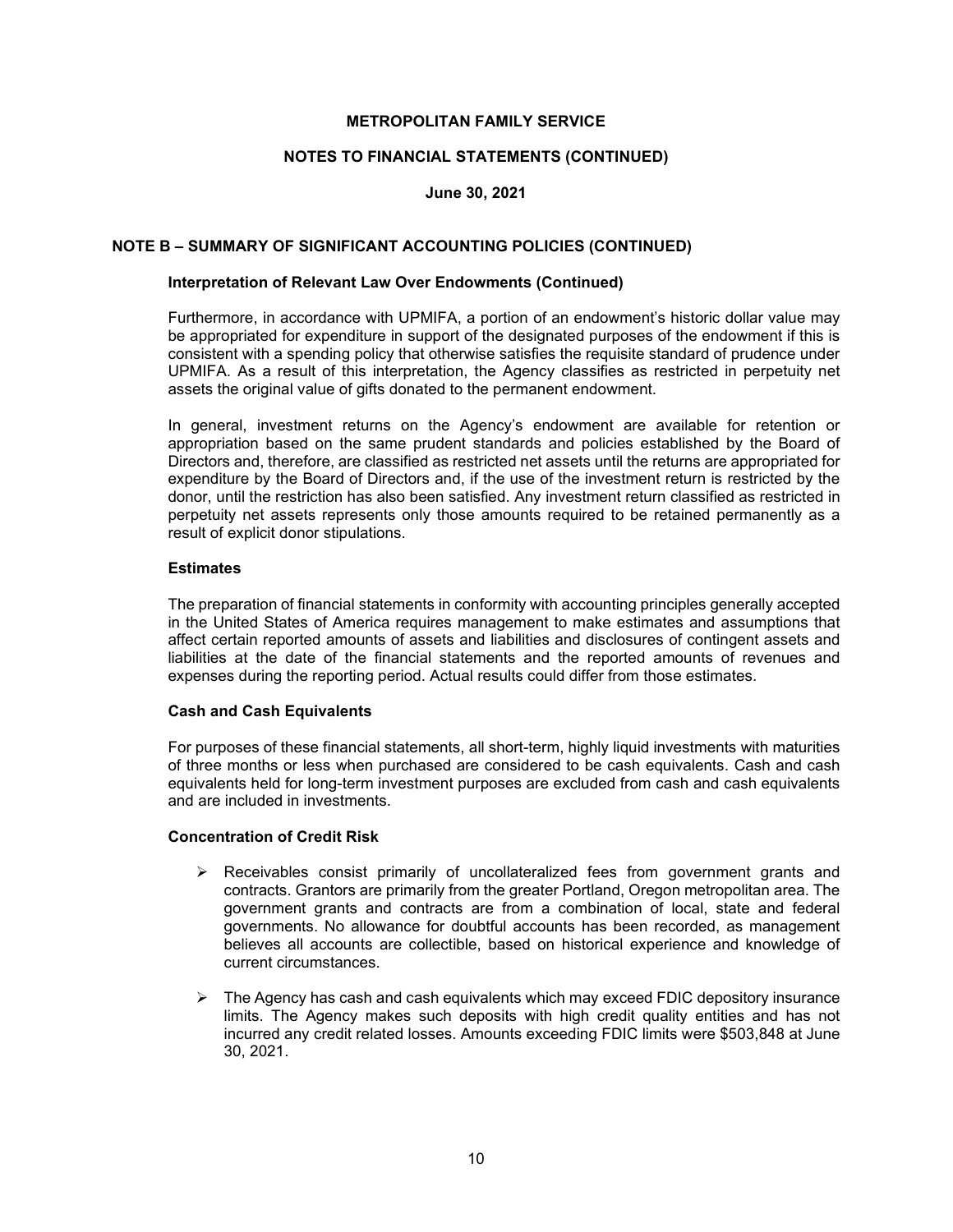#### **NOTES TO FINANCIAL STATEMENTS (CONTINUED)**

#### **June 30, 2021**

#### **NOTE B – SUMMARY OF SIGNIFICANT ACCOUNTING POLICIES (CONTINUED)**

# **Concentration of Credit Risk (Continued)**

 $\triangleright$  Investments are valued at their fair value in the statement of financial position. Unrealized gains and losses are included in the change in net assets. Net appreciation in the fair value of investments, which consists of the realized gains or losses and the unrealized appreciation (decline) of those investments, is also shown in the statement of activities. Interest income is accrued as earned. Included in investments is the Agency's Operating Reserve of \$327,998 at June 30, 2021. See Note C for a discussion of fair value measurements.

#### **Accounts Receivable**

Generally accounts receivable are due 30 days after the issuance of the invoice. Receivables past due more than 120 days are considered delinquent. Delinquent receivables are written off based on individual credit evaluation and specific circumstances of the grantor. There were immaterial amounts older than 90 days at June 30, 2021.

#### **Endowment Investment and Spending Policies**

The goal of the Agency's investment program for funds held as permanent endowment is to achieve a total rate of return that will allow the Agency to respond to today's needs and the long-term growth necessary to respond to future needs. The investment objective for endowed funds is to retain (at a minimum) when possible an increase in the purchasing power of the funds, while at the same time producing a reasonable return for distribution to meet current needs. To meet this investment objective, the Agency follows a total return strategy in which investment decisions are made with the intent of maximizing the long-term total return of the portfolio, combining market-value changes (realized and unrealized) and current yield (interest and dividends). Agency endowment assets are invested in The Oregon Community Foundation (OCF) as an endowment partner, or at Ferguson Wellman Capital Management.

For the OCF funds, the Agency has adopted a spending policy based on the policies of its endowment partner, OCF, to determine the annual amount available for distributions from funds held as permanent endowment. Each year OCF sets an annual payout rate for the coming year based on a 10-year projection of investment return. Currently, if the projected 10-year return is 9% or above, the payout for grants will be 5% of market value; if the projected 10-year return is below 9%, the payout for grants will be 4-1/2% of market value. Market value is determined using a 13 quarter trailing average of fund market value.

For the remaining funds, the Agency distributes up to 5% of the value of the endowment assets as of December 31 each year as needed during the following fiscal year.

The Agency's investment objective for funds held as permanent endowment funds is to grow the portfolio to support operations and provide strategic capital for the Agency. To meet this objective, assets of individual funds are invested in a mixture of cash, bonds, stocks, and exchange-traded and mutual funds that will produce a reasonable return over a reasonable period, consistent with the payout schedule and program objective of the fund.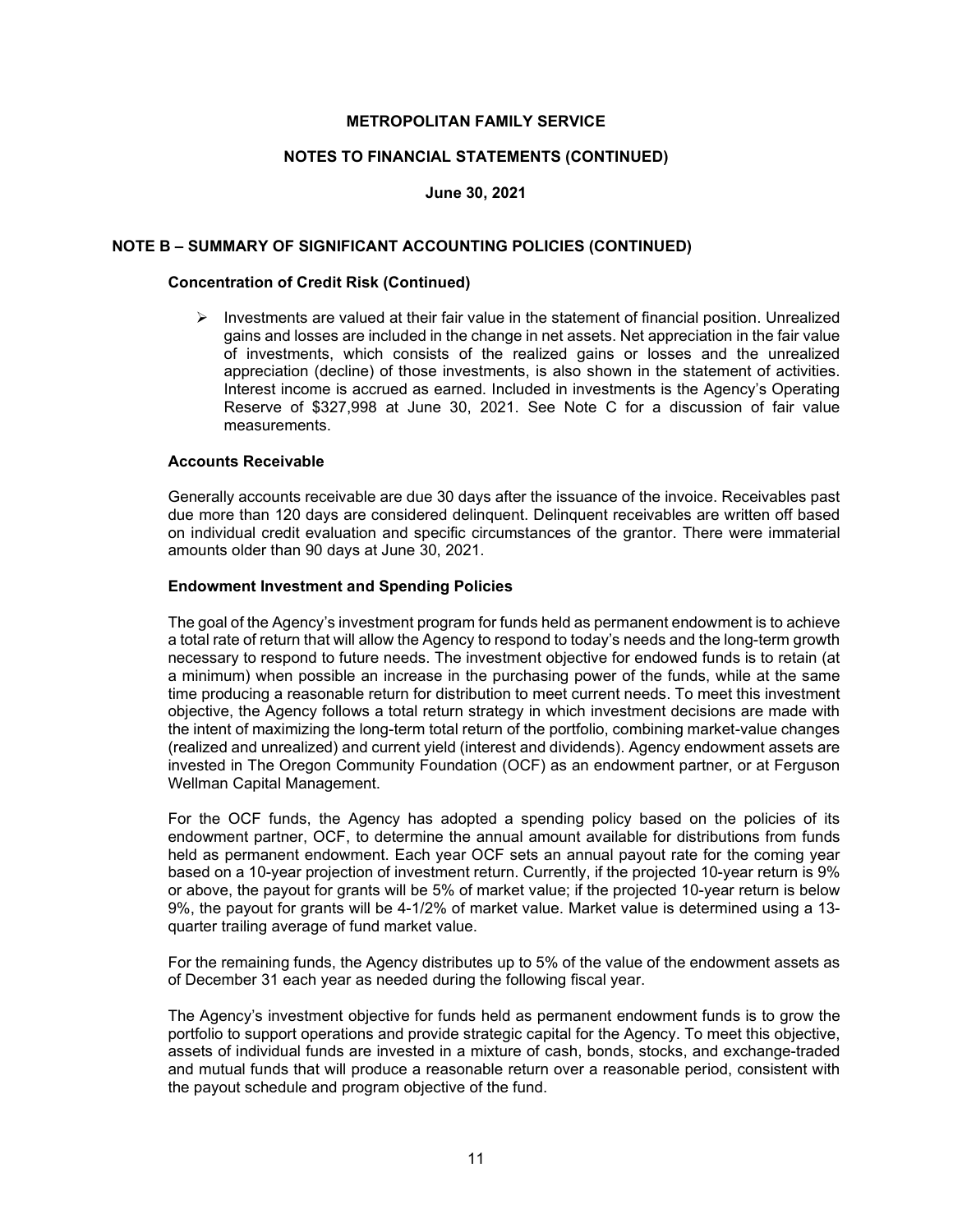#### **NOTES TO FINANCIAL STATEMENTS (CONTINUED)**

#### **June 30, 2021**

#### **NOTE B – SUMMARY OF SIGNIFICANT ACCOUNTING POLICIES (CONTINUED)**

#### **Property and Equipment**

Property and equipment individually in excess of \$5,000 are stated at cost for items purchased and for donated items, at their fair market value at time of receipt. Depreciation and amortization is provided on the straight-line method over the estimated useful lives of the net assets.

#### **Refundable Advances**

#### **Conditional Grants**

Refundable advances result primarily from a 3-year conditional contribution grant ending in December 2021. The award must be used to provide financial empowerment services and is conditioned on required specific levels of service. The Organization receives an annual amount each calendar year. \$93,317 remains as a refundable advance at June 30, 2021. Also included are other immaterial conditional grant payments received prior to the incurrence of allowable grant expenditures, and are refundable to the grantor if not used for grant purposes.

## **Payroll Protection Program**

On May 6, 2020, the Organization received a Paycheck Protection Program (PPP) forgivable loan for \$1,226,900. PPP loans are funded by the Small Business Administration and may be forgiven if used to cover salaries and other personal costs, facility rent, and communications expenses. Under guidance of Accounting Standards Codification (ASC) 958-605, the PPP loan represents, in substance, a conditional grant and was therefore recorded as a refundable advance on the 2020 statement of financial position. The Organization complied with all forgiveness criteria and the loan and interest was forgiven on May 4, 2021.

#### **Donated Goods and Services**

Donated goods and services are provided in a number of ways by volunteers and other friends of the Agency. Valuation of donated goods is based on an estimate of fair market value of the goods. No amounts have been reflected in the financial statements for donated services by the Board members involved in Board activities or for unpaid volunteers because criteria for recognition has not been met.

Donated food and supplies of approximately \$24,629 are included in the Agency's Statement of Functional Expenses.

#### **Income Taxes**

The Agency operates as a nonprofit Agency and has received tax-exempt status under Code Section 501(c)(3) of the Internal Revenue Code and comparable state law. Accordingly, no provision for income taxes is included in the accompanying financial statements. The Agency does not believe it has unrelated trade or business income in excess of \$1,000.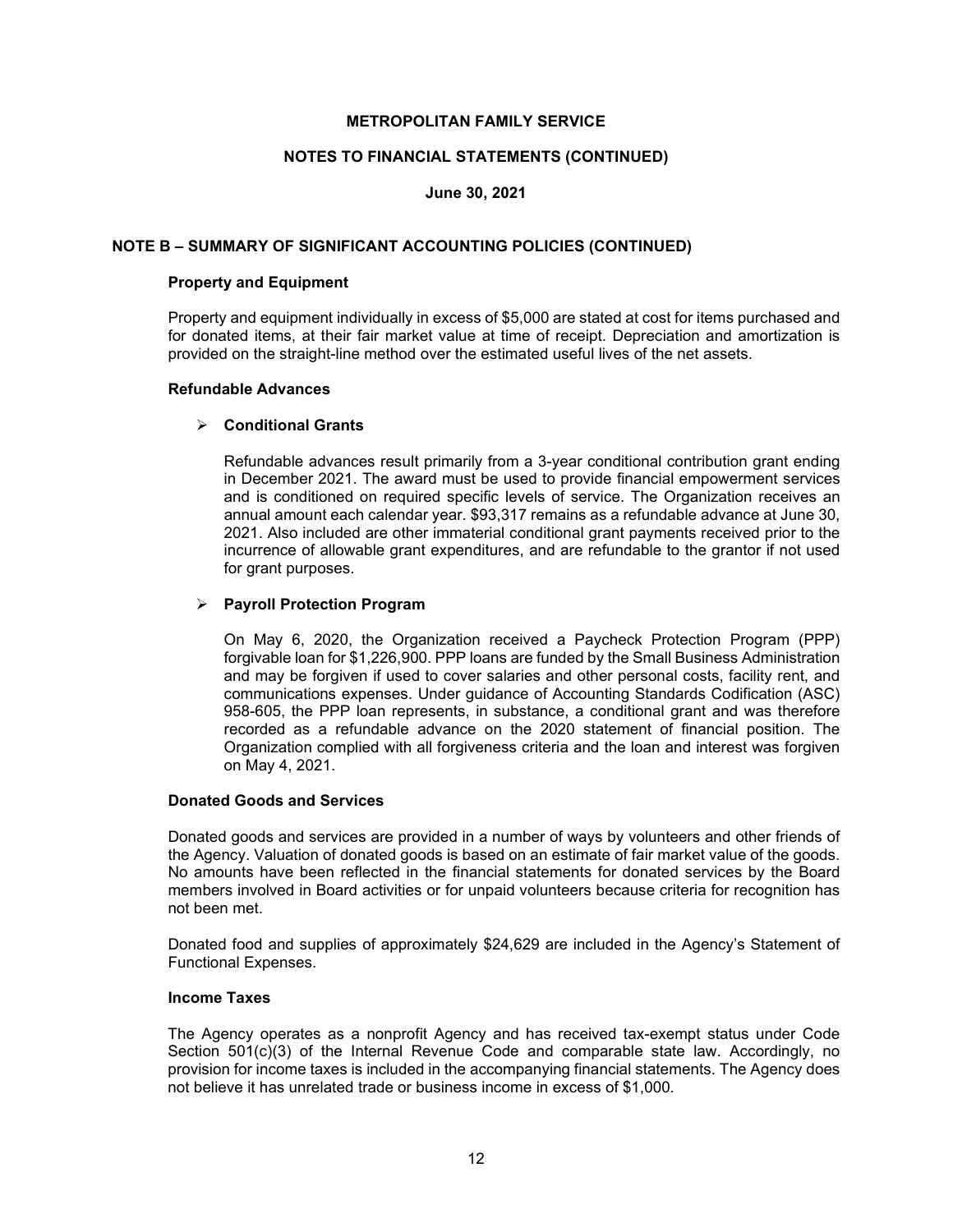#### **NOTES TO FINANCIAL STATEMENTS (CONTINUED)**

#### **June 30, 2021**

#### **NOTE B – SUMMARY OF SIGNIFICANT ACCOUNTING POLICIES (CONTINUED)**

# **Prior Year Summarized Financial Information**

The financial statements include certain prior-year summarized comparative information in total but not by net asset class or natural expense classification by function. Such information does not include sufficient detail to constitute a presentation in conformity with generally accepted accounting principles. Accordingly, such information should be read in conjunction with Metropolitan Family Service financial statements for the year ended June 30, 2020, from which the summarized information was derived.

# **NOTE C – FAIR VALUE MEASUREMENTS**

Valuation techniques used to measure fair value are prioritized into the following hierarchy:

**Level 1** – Quoted prices in active markets for identical assets. Assets in this level typically include publicly traded equities and bonds, mutual fund investments, exchange traded funds, and cash equivalents.

**Level 2** – Quoted prices for similar assets in active or inactive markets, or inputs derived from observable market data such as published interest rates and yield curves, over-the-counter derivatives, market modeling, or other valuation methodologies.

**Level 3** – Unobservable inputs that reflect management's assumptions and best estimates based on available data. Assets in this level include beneficial interest in assets held by others.

Fair value of the beneficial interest in assets held by others is determined by the Agency's endowment partner, OCF, and is based upon the Agency's proportionate interest in OCF's endowment partner fund liability after adjustments for contributions and distributions made during the year. OCF's endowment partner fund liability is stated at fair value, which is generally equivalent to the present value of future payments expected to be made to the endowment partners.

Realized and unrealized gains and losses from investments are reported in the Statement of Activities as they occur. There have been no changes in valuation techniques and related inputs.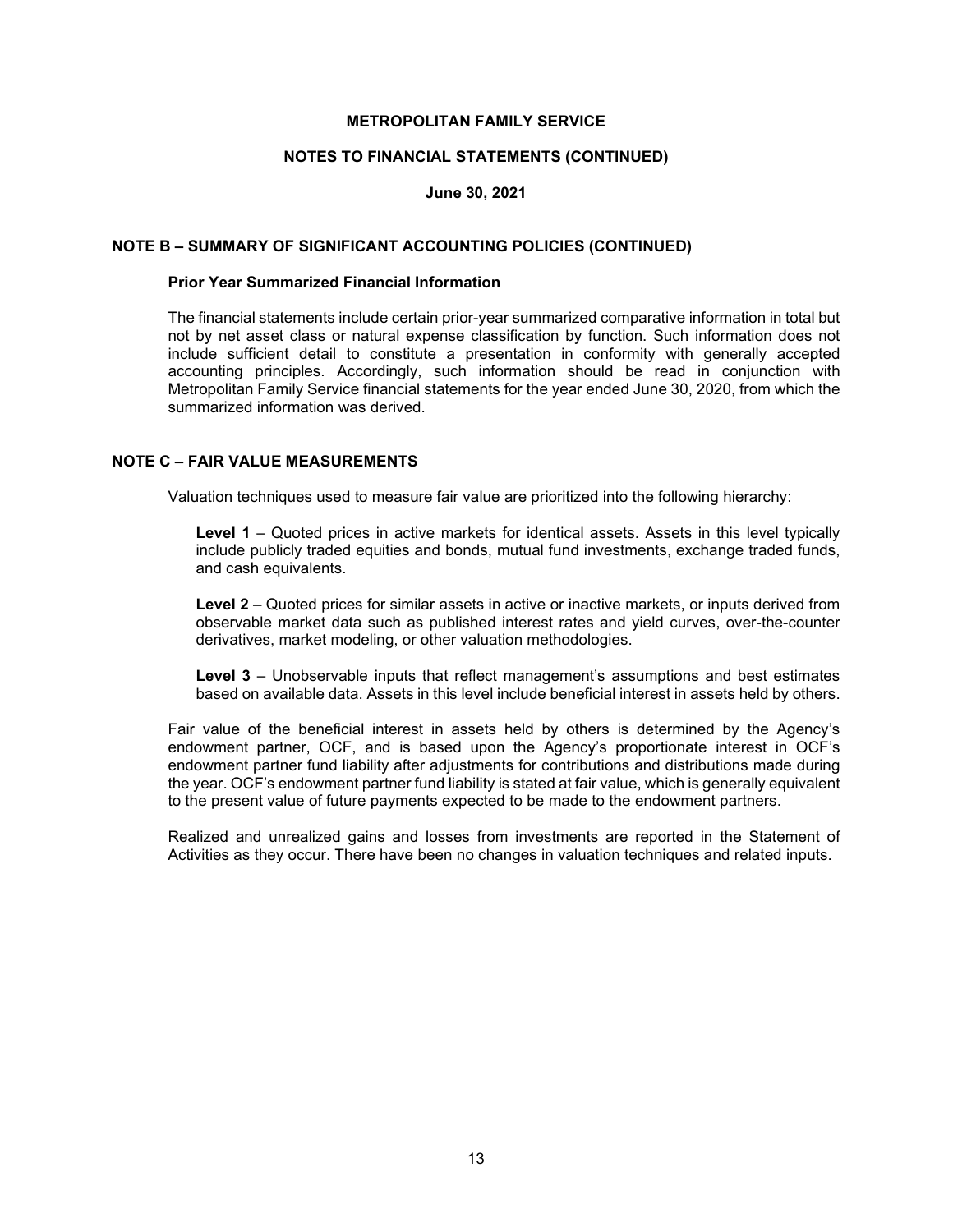# **NOTES TO FINANCIAL STATEMENTS (CONTINUED)**

#### **June 30, 2021**

#### **NOTE C – FAIR VALUE MEASUREMENTS (CONTINUED)**

Fair values of assets measured on a recurring basis at June 30 were as follows:

|                              | Level 1          |   | Level 3 |      | Fair Value<br>Total |
|------------------------------|------------------|---|---------|------|---------------------|
|                              |                  |   |         |      |                     |
| Cash and cash equivalents    | \$<br>$6,541$ \$ |   |         | - \$ | 6,541               |
| Corporate bonds and notes    | 918,681          |   |         |      | 918,681             |
| U.S. Government bonds        | 837,637          |   |         |      | 837,637             |
| Equity investments           | 2,845,939        |   |         |      | 2,845,939           |
| Equity ETFs and mutual funds | 1,095,616        |   |         |      | 1,095,616           |
| Other                        | 43,542           |   |         |      | 43,542              |
| Beneficial interest in       |                  |   |         |      |                     |
| assets held by others        |                  |   | 554,347 |      | 554,347             |
|                              |                  |   |         |      |                     |
|                              | \$ 5,747,956     | S | 554,347 |      | \$ 6,302,303        |

For the year ended June 30, 2021, the change in investments classified as Level 3 is as follows:

| Balance, June 30, 2020<br>Total gains, losses, and interest included | \$. | 419.245              |
|----------------------------------------------------------------------|-----|----------------------|
| on the Statement of Activities<br>Transfers to other investments     |     | 153.581<br>(18, 479) |
| Balance, June 30, 2021                                               |     | 554.347              |

# **NOTE D – BENEFICIAL INTEREST IN ASSETS HELD BY OTHERS**

On July 31, 1998, \$341,710 was transferred to the Oregon Community Foundation (OCF) in conjunction with the dissolution of Metropolitan Family Service Foundation. Variance power was not granted to OCF unless the Agency ceases to exist or loses its tax-exempt status, and distributions in the amount of a reasonable rate of return determined by OCF will be distributed to the Agency each year.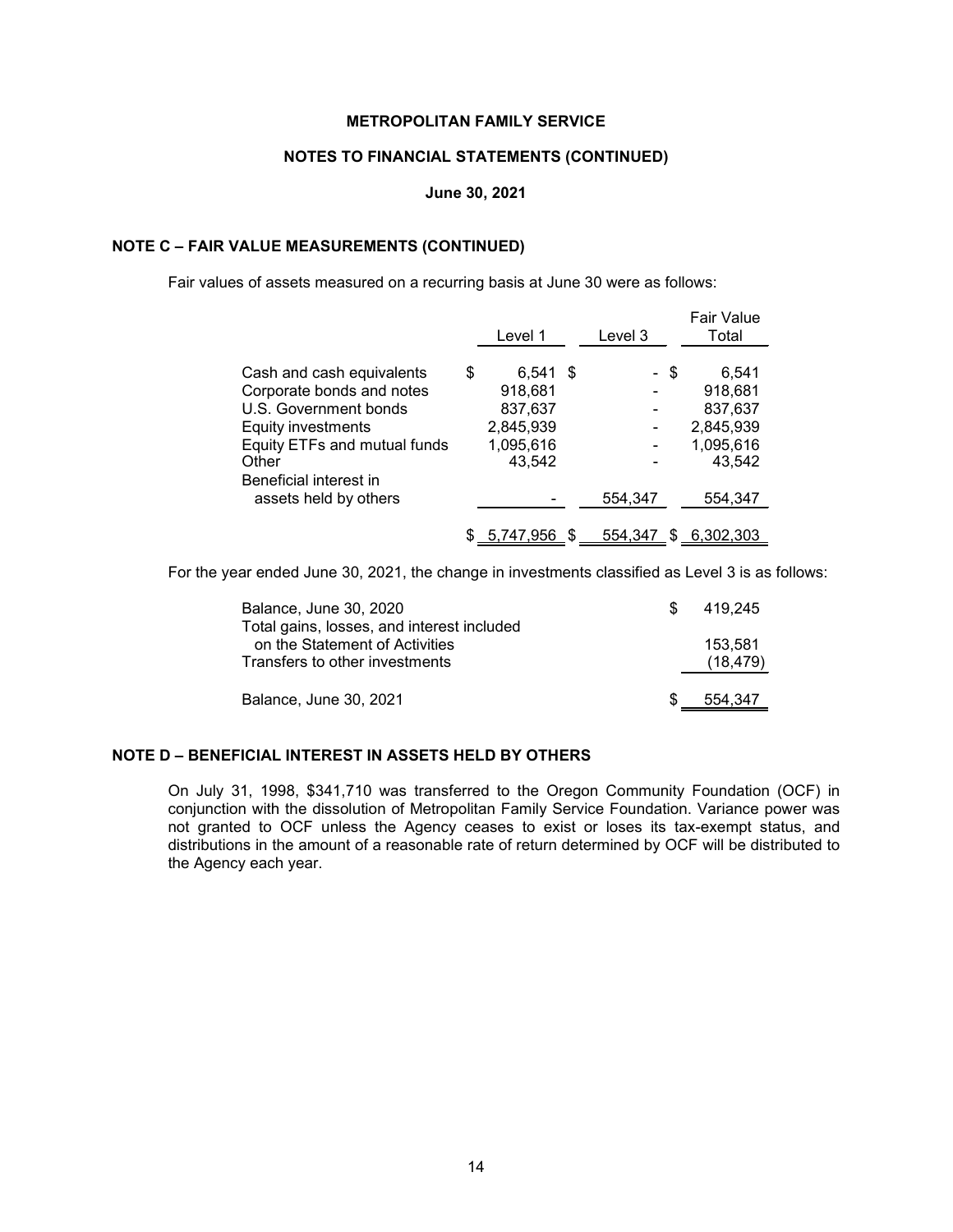#### **NOTES TO FINANCIAL STATEMENTS (CONTINUED)**

#### **June 30, 2021**

#### **NOTE E – RECONCILIATION OF ENDOWMENT NET ASSETS**

|                                                        | Without Donor<br>Restrictions -<br>Board | With                         |           |
|--------------------------------------------------------|------------------------------------------|------------------------------|-----------|
|                                                        | Designated                               | Donor<br><b>Restrictions</b> | Total     |
| Endowment net assets,<br>beginning of year             | $$4,832,219$ \$                          | 142,563 \$4,974,782          |           |
| Interest and dividend income                           | 117,582                                  | 828                          | 118,410   |
| Investment gains/(losses)<br>(realized and unrealized) | 848,722                                  | 51,398                       | 900,120   |
| Total investment return                                | 966,304                                  | 52,226                       | 1,018,530 |
| Other changes:<br>Withdrawals                          | (12, 195)                                | (6, 284)                     | (18, 479) |
| Endowment net assets,<br>end of year                   | $$ 5,786,328$ \$                         | 188,505 \$ 5,974,833         |           |

Of the donor restricted endowment net assets, \$116,831 is not subject to expiration.

# **NOTE F – PENSION PLAN**

The Agency provides retirement benefits for all eligible employees through either a 401(k) profit sharing plan or a 457(b) deferred compensation plan under which it contributes a discretionary amount of participating employees' annual salaries to the plans. The percentage of employees' annual salaries to be contributed is reviewed annually. Contributions for 2021 were \$137,087.

# **NOTE G – COMMITMENTS, CONTINGENCIES, AND UNCERTAINTIES**

The Agency leases certain facilities under operating leases which expire in September 2024. The Agency is responsible for utilities, taxes and insurance. Minimum rental commitments for the years ending after June 30, 2021 are as follows:

| <b>Year Ending</b><br><b>June 30,</b> |                                             |
|---------------------------------------|---------------------------------------------|
| 2022<br>2023<br>2024<br>2025          | \$<br>143,591<br>117,341<br>37,010<br>9,320 |
|                                       | \$<br>307,262                               |

Rental expense for the year ended June 30, 2021 was \$176,631.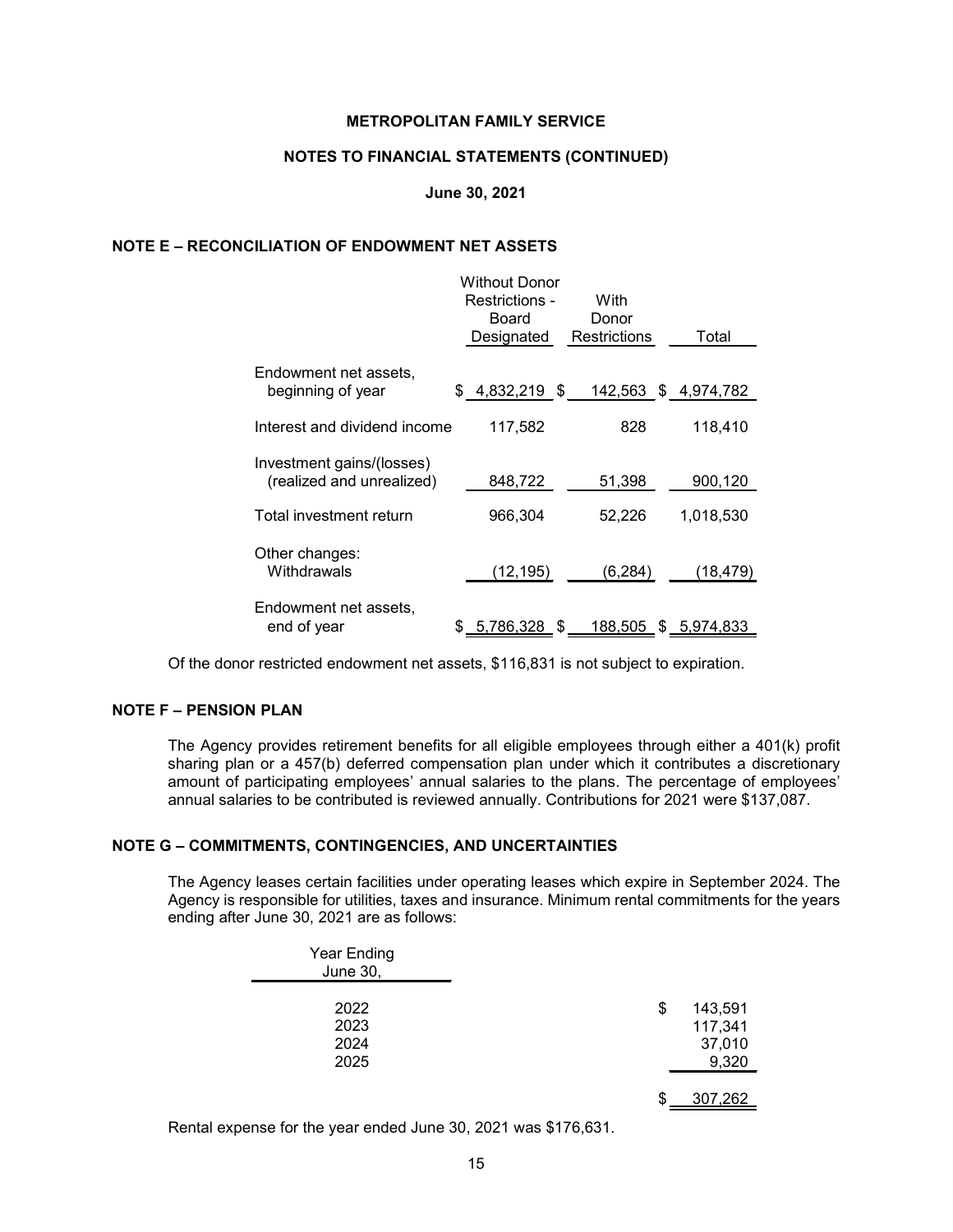#### **NOTES TO FINANCIAL STATEMENTS (CONTINUED)**

#### **June 30, 2021**

#### **NOTE G – COMMITMENTS, CONTINGENCIES, AND UNCERTAINTIES (CONTINUED)**

Beginning in March 2020, an outbreak of a coronavirus necessitated that many employees work from home and provided for social distancing measure. The effects of these events may continue for some time, including disruptions to or restrictions on employees' ability to work and on the ability of funders and members to fully participate in programs and continue their current level of financial support to the Organization. At the present time, the ultimate future effects of these issues are unknown.

## **NOTE H – NET ASSETS**

The Board designated Family endowment included in net assets without donor restrictions represents an endowment fund created by the Board of Directors with the goal of supporting operations now and into the future. Up to 5% of the Family endowment may be used each year for such purposes as determined annually by the Board. This fund can, in addition to the annual distribution, help fund strategic initiatives. A proposal must be submitted by staff and full approval by the board is required for these requests.

Net assets with donor restrictions consist of:

| Principal restricted in perpetuity<br>Unappropriated endowment earnings | 116,831<br>71,674 |
|-------------------------------------------------------------------------|-------------------|
| Total endowment restricted net assets                                   | 188,505           |
| Purpose restricted by grantors                                          | 527,951           |
| Total net assets with donor restrictions                                | 716.456           |